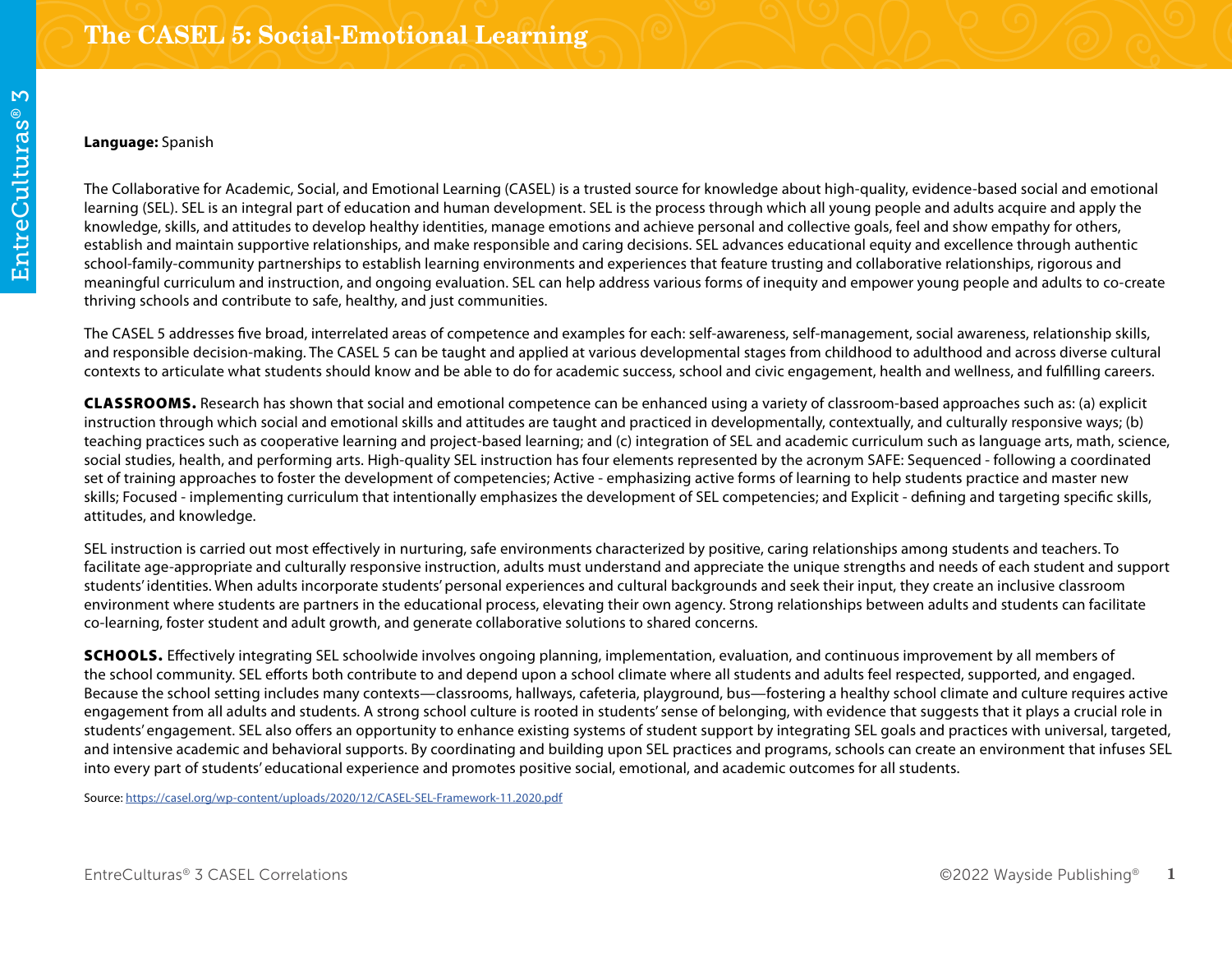| <b>Framework</b>                                                                                                                                                                                                                                                                    | <b>Criteria</b>                                       | <b>Citations</b>                                                                                                                                                                                                                                                                                                                                                                                                             |
|-------------------------------------------------------------------------------------------------------------------------------------------------------------------------------------------------------------------------------------------------------------------------------------|-------------------------------------------------------|------------------------------------------------------------------------------------------------------------------------------------------------------------------------------------------------------------------------------------------------------------------------------------------------------------------------------------------------------------------------------------------------------------------------------|
| SELF-AWARENESS: The abilities to<br>understand one's own emotions, thoughts,<br>and values and how they influence behavior<br>across contexts. This includes capacities to<br>recognize one's strengths and limitations<br>with a well-grounded sense of confidence<br>and purpose. | Integrating personal and social identities            | p. xvii-xix, Teacher's Edition, Integrating Interculturality in Teaching and<br>Learning: Knowing Myself, Exploring Communities, Engaging with the World;<br>p. 7, Actividad 3;<br>p. 18, Actividad 8, Pasos 1 & 2;<br>p. 36, Actividad 12, Paso 1;<br>p. 52, Vive entre culturas, Paso 3;<br>p. 81, Actividad 6, Paso 3;<br>p. 316-317, Actividad 10, Pasos 3 & 4;<br>p. 320, Reflexión intercultural (forum in Explorer®). |
|                                                                                                                                                                                                                                                                                     | Identifying personal, cultural, and linguistic assets | p. xxiv, Teacher's Edition, Heritage Learners;<br>p. 9, Enfoque cultural: Conexiones (forum in Explorer®);<br>p. 18, Actividad 8, Paso 1;<br>p. 156, En camino B, Paso 3;<br>p. 220, Teacher Note 2, "Poll students to find ".                                                                                                                                                                                               |
|                                                                                                                                                                                                                                                                                     | Identifying one's emotions                            | p. 222-223, Actividad Preliminar, Pasos 1 & 2;<br>p. 262, Actividad 10, Paso 1, with TE p. 448-449, Appendix F: Instructional<br>Strategies, Graffiti Wall;<br>p. 262, Teacher Note 2, "As a follow-up ";<br>p. 297, Teacher Note 1, "Share with students ";<br>p. 326, Teacher Note 1, "Prior to students ".                                                                                                                |
|                                                                                                                                                                                                                                                                                     | Demonstrating honesty and integrity                   | p. 18, Teacher Note 3, "Have students think ";<br>p. 145, En camino A, Paso 1;<br>p. 284, Actividad 2, Paso 1;<br>p. 291, Actividad 4, Paso 1;<br>p. 295-296, Actividad 5, Pasos 1-3.                                                                                                                                                                                                                                        |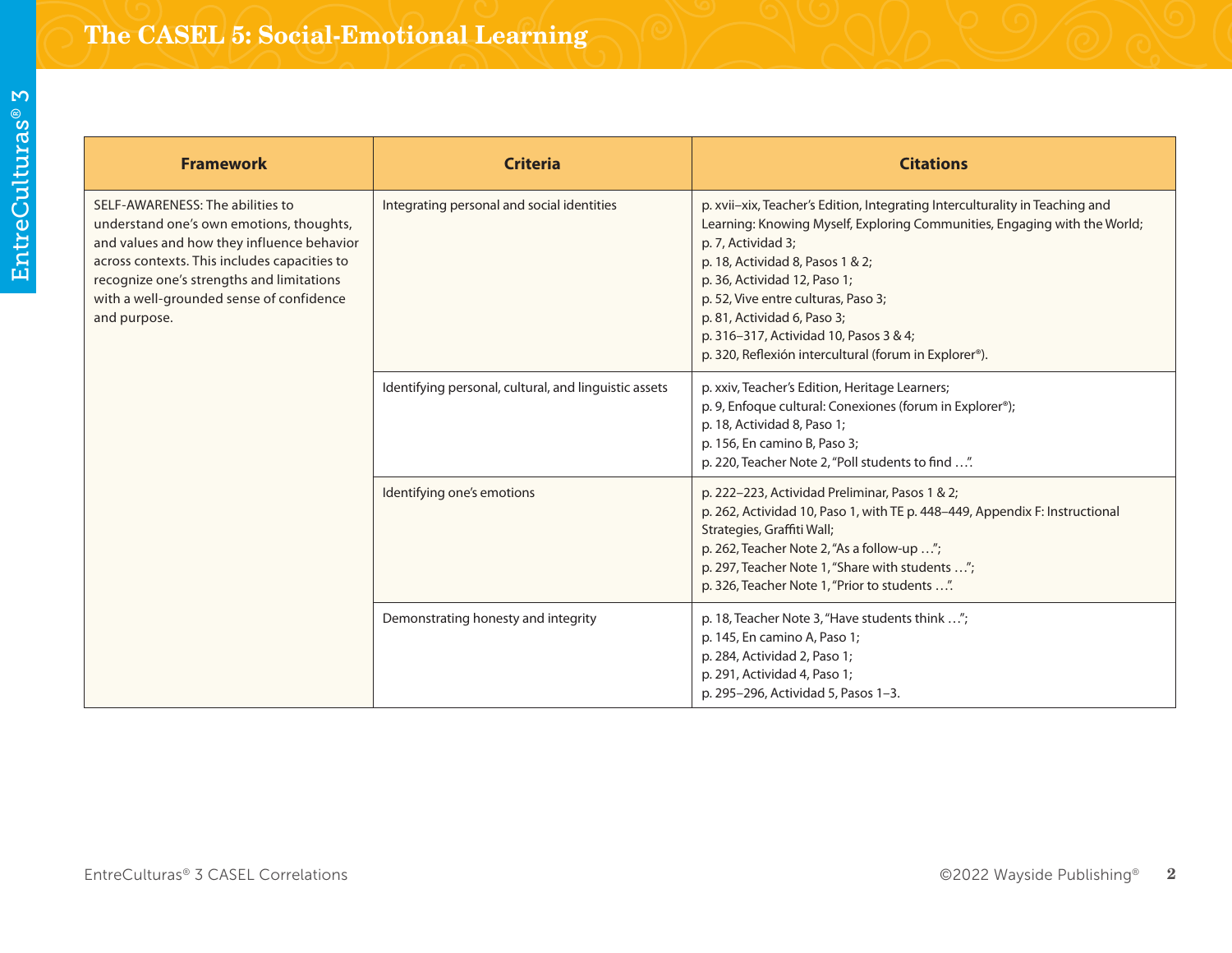| ĺ                                |  |
|----------------------------------|--|
| <b>Service Service</b><br>ı<br>I |  |
| <b>Service Service</b><br>г      |  |
| l<br>ı                           |  |
|                                  |  |
|                                  |  |
| i                                |  |
|                                  |  |
| r                                |  |
|                                  |  |

| <b>Framework</b>                                                                                                                                                                                                                                                    | <b>Criteria</b>                        | <b>Citations</b>                                                                                                                                                                                                                                                                                                                                                                                                                                                         |
|---------------------------------------------------------------------------------------------------------------------------------------------------------------------------------------------------------------------------------------------------------------------|----------------------------------------|--------------------------------------------------------------------------------------------------------------------------------------------------------------------------------------------------------------------------------------------------------------------------------------------------------------------------------------------------------------------------------------------------------------------------------------------------------------------------|
| SELF-AWARENESS: The abilities to<br>understand one's own emotions, thoughts,<br>and values and how they influence behavior<br>across contexts. This includes capacities to<br>recognize one's strengths and limitations<br>with a well-grounded sense of confidence | Linking feelings, values, and thoughts | p. 13-15, Actividad 7, Paso 1;<br>p. 38-40, Actividad 13, Pasos 1 & 2;<br>p. 113, Teacher Note 1, "Interpretive, Interpersonal, & Presentational ";<br>p. 114, Teacher Note 4, "Students' lists of ";<br>p. 198, ¿Qué observas?;<br>p. 201, Teacher Note 5, "Follow up the ".                                                                                                                                                                                            |
| and purpose.                                                                                                                                                                                                                                                        | Examining prejudices and biases        | p. xii-xiii, Teacher's Edition, Essential Features (cultivating interculturality);<br>p. xiv-xv, Teacher's Edition, EntreCulturas Mission and Vision, Welcome to<br>EntreCulturas:<br>p. 308-309, Actividad 18, Pasos 1-3;<br>p. 310-311, Actividad 9, Paso 1;<br>p. 313, Reflexión intercultural (forum in Explorer®);<br>p. 314, Actividad 10, Paso 1;<br>p. 317, Mi progreso comunicativo (self-evaluation);<br>p. 317, Reflexión intercultural (forum in Explorer®). |
|                                                                                                                                                                                                                                                                     | Experiencing self-efficacy             | p. 53, Teacher Note 2, "Students respond to ";<br>p. 106-107, Vive entre culturas, Pasos 1 & 2;<br>p. 145, En camino A, Pasos 1-4;<br>p. 170-171, Actividad 1, Pasos 1-4.<br>Each unit begins with Unit Goals. Students track and show their progress toward<br>these goals using the Mi progreso features throughout the text combined with<br>the Mi portafolio, part of the online Explorer® course.                                                                  |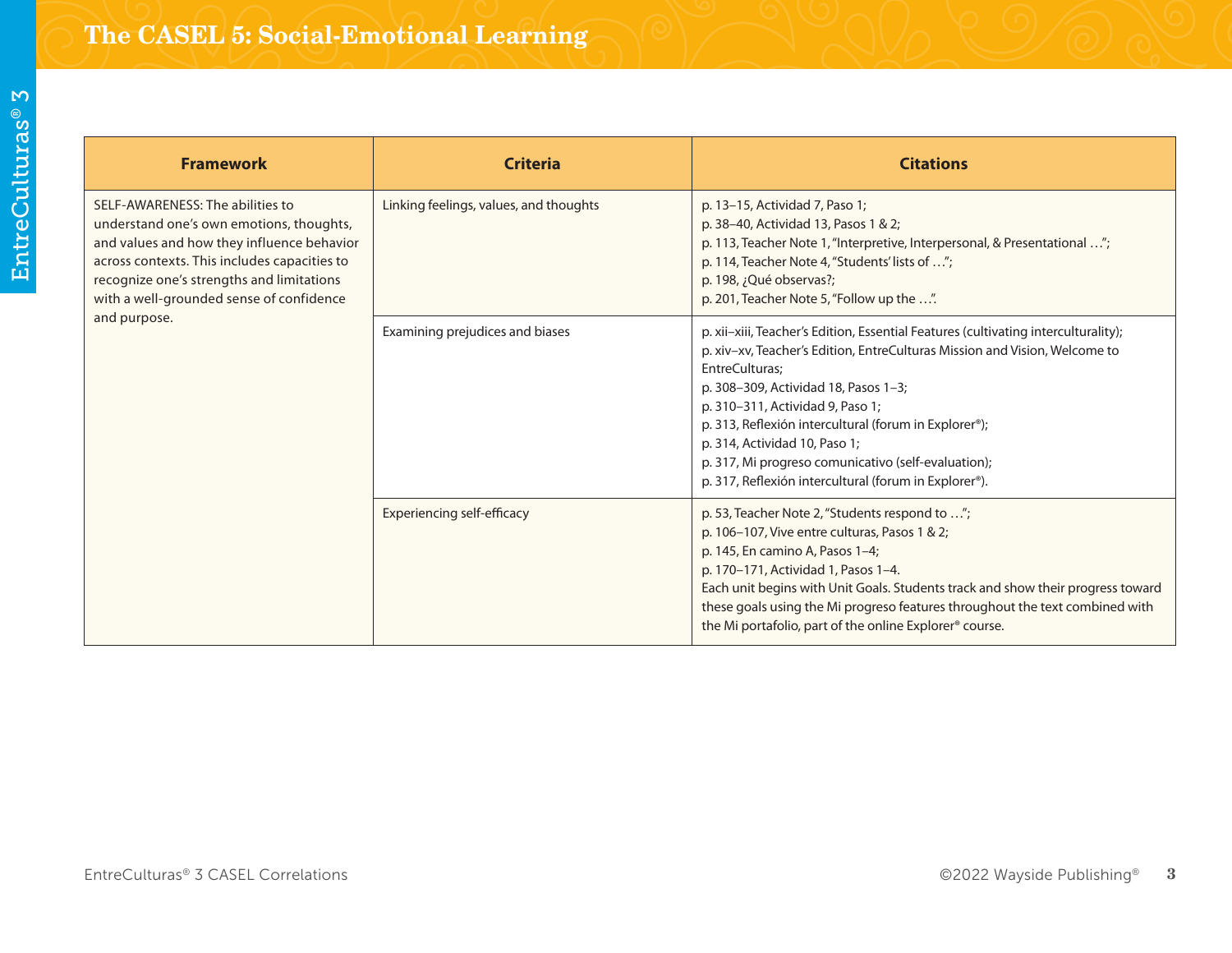| <b>Framework</b>                                                                                                                                                                                                                                                                    | <b>Criteria</b>                             | <b>Citations</b>                                                                                                                                                                                                                                                                                                                                                                                                                                                                                                                                                                        |
|-------------------------------------------------------------------------------------------------------------------------------------------------------------------------------------------------------------------------------------------------------------------------------------|---------------------------------------------|-----------------------------------------------------------------------------------------------------------------------------------------------------------------------------------------------------------------------------------------------------------------------------------------------------------------------------------------------------------------------------------------------------------------------------------------------------------------------------------------------------------------------------------------------------------------------------------------|
| SELF-AWARENESS: The abilities to<br>understand one's own emotions, thoughts,<br>and values and how they influence behavior<br>across contexts. This includes capacities to<br>recognize one's strengths and limitations<br>with a well-grounded sense of confidence<br>and purpose. | Having a growth mindset                     | p. xxiii, Teacher's Edition, Approaches to Teaching;<br>p. 11, Teacher Note 1, "After a variety ";<br>p. 29, Teacher Note 1, "Use this formative ";<br>p. 174, Teacher Note 1, "Have students draw ";<br>p. 228-229, Actividad 2, Pasos 1 & 2;<br>p. 294-295, Actividad 5, Paso 1;<br>p. 295, Actividad 5, Paso 2.<br>Student use of the Mi portafolio feature in Explorer® supports a growth mindset,<br>showing that their Spanish ability is not fixed, but that they are able to learn and<br>improve. Students track their growth throughout the course and even across<br>levels. |
|                                                                                                                                                                                                                                                                                     | Developing interests and a sense of purpose | p. xii-xiii, Teacher's Edition, Essential Features (authenticity, interculturality);<br>p. xvi-xix, Teacher's Edition, Integrating Interculturality in Teaching and Learning:<br>Knowing Myself, Exploring Communities, Engaging with the World;<br>p. 7, Actividad 4;<br>p. 47, En camino B, Pasos 1-3;<br>p. 185, Actividad 4, Pasos 4 & 5;<br>p. 188, Actividad 5, Paso 2;<br>p. 308-309, Actividad 8, Pasos 1-3.                                                                                                                                                                    |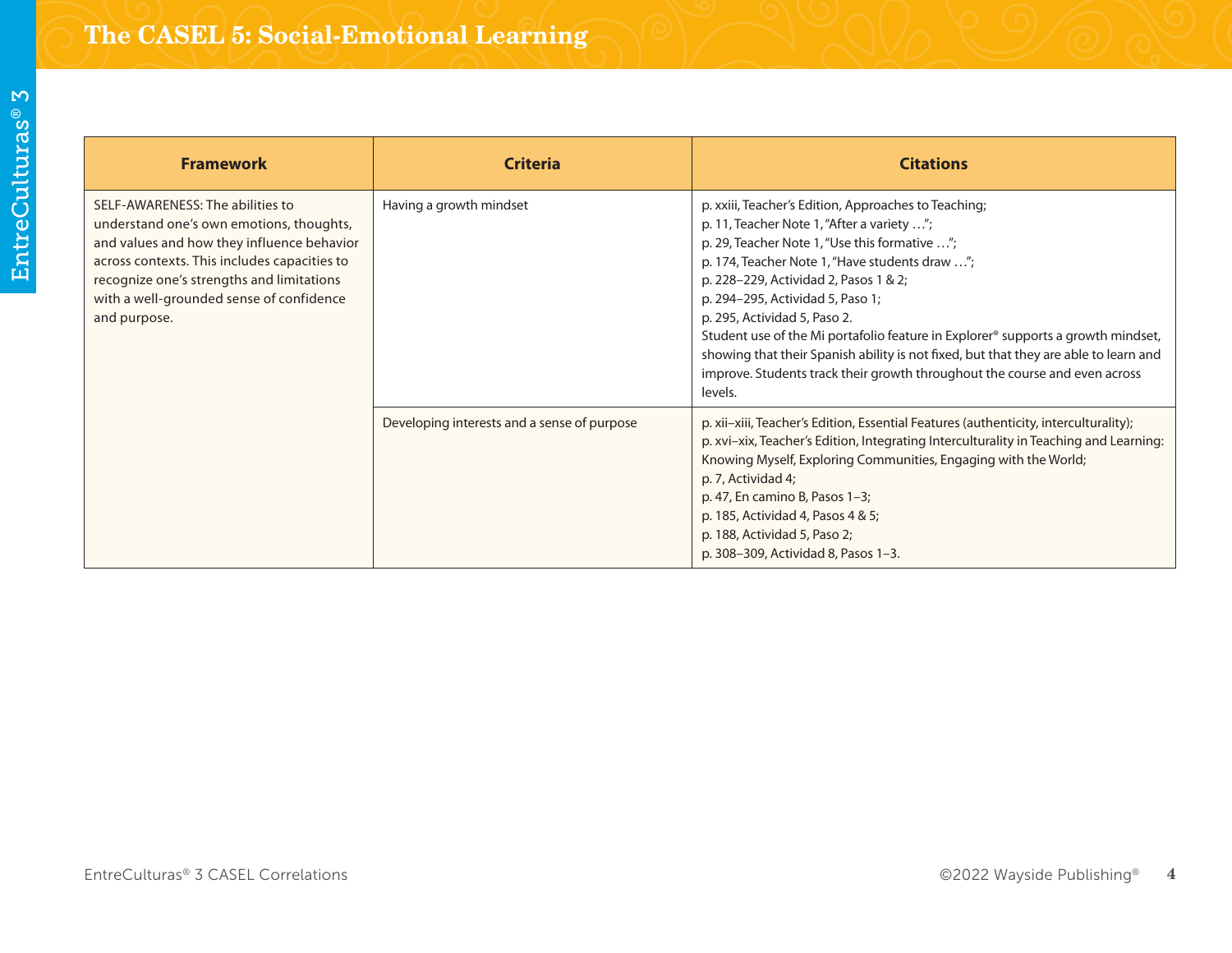| <b>Framework</b>                                                                                                                                                                                                                                                                                                       | <b>Criteria</b>                                    | <b>Citations</b>                                                                                                                                                                                                                                                                                                                                                               |
|------------------------------------------------------------------------------------------------------------------------------------------------------------------------------------------------------------------------------------------------------------------------------------------------------------------------|----------------------------------------------------|--------------------------------------------------------------------------------------------------------------------------------------------------------------------------------------------------------------------------------------------------------------------------------------------------------------------------------------------------------------------------------|
| SELF-MANAGEMENT: The abilities to manage<br>one's emotions, thoughts, and behaviors<br>effectively in different situations and to<br>achieve goals and aspirations. This includes<br>the capacities to delay gratification, manage<br>stress, and feel motivation & agency to<br>accomplish personal/collective goals. | Managing one's emotions                            | p. 262, Teacher Note 2, "As a follow-up ";<br>p. 287, Teacher Note 1, "Ask students to ";<br>p. 294, Actividad 4, Paso 3, with TE p. 450, Appendix F: Instructional Strategies.<br>Simultaneous Dialogue;<br>p. 294, Actividad 9, Paso 2(d) with TE p. 450-451, Appendix F: Instructional<br><b>Strategies, Mind Mapping;</b><br>p. 326, Teacher Note 1, "Prior to students ". |
|                                                                                                                                                                                                                                                                                                                        | Identifying and using stress-management strategies | p. 39, Actividad 13, Paso 1;<br>p. 141, Actividad 8, Paso 1;<br>p. 142-143, Actividad 8, Paso 2;<br>p. 232-233, Actividad 3, Pasos 1-3;<br>p. 245-246, En camino A, Pasos 1-3;<br>p. 291-292, Actividad 4, Pasos 1 & 2;<br>p. 294, Actividad 4, Paso 3.                                                                                                                        |
|                                                                                                                                                                                                                                                                                                                        | Exhibiting self-discipline and self-motivation     | p. 6-7, Actividad 2 with TE p. 438, Appendix F: Instructional Strategies, Actividad 2;<br>p. 33, Estrategias (video in Explorer®);<br>p. 156-157, En camino B, Pasos 1-5;<br>p. 212, Teacher Note 3, "As an alternative ";<br>p. 224, Teacher Note 1, "Interpretive, Interpersonal, & Presentational ".                                                                        |
|                                                                                                                                                                                                                                                                                                                        | Setting personal and collective goals              | p. xiv, Teacher's Edition, Welcome to EntreCulturas;<br>p. 52-53, Vive entre culturas, Pasos 1-4;<br>p. 54, Teacher Note 1, "Have students note ";<br>p. 102, En camino B, Pasos 1-4;<br>p. 152, Mi progreso comunicativo (self-evaluation);<br>p. 273, Teacher Note 1, "Review the Unit Goals ";<br>p. 288, Mi progreso intercultural (self-evaluation).                      |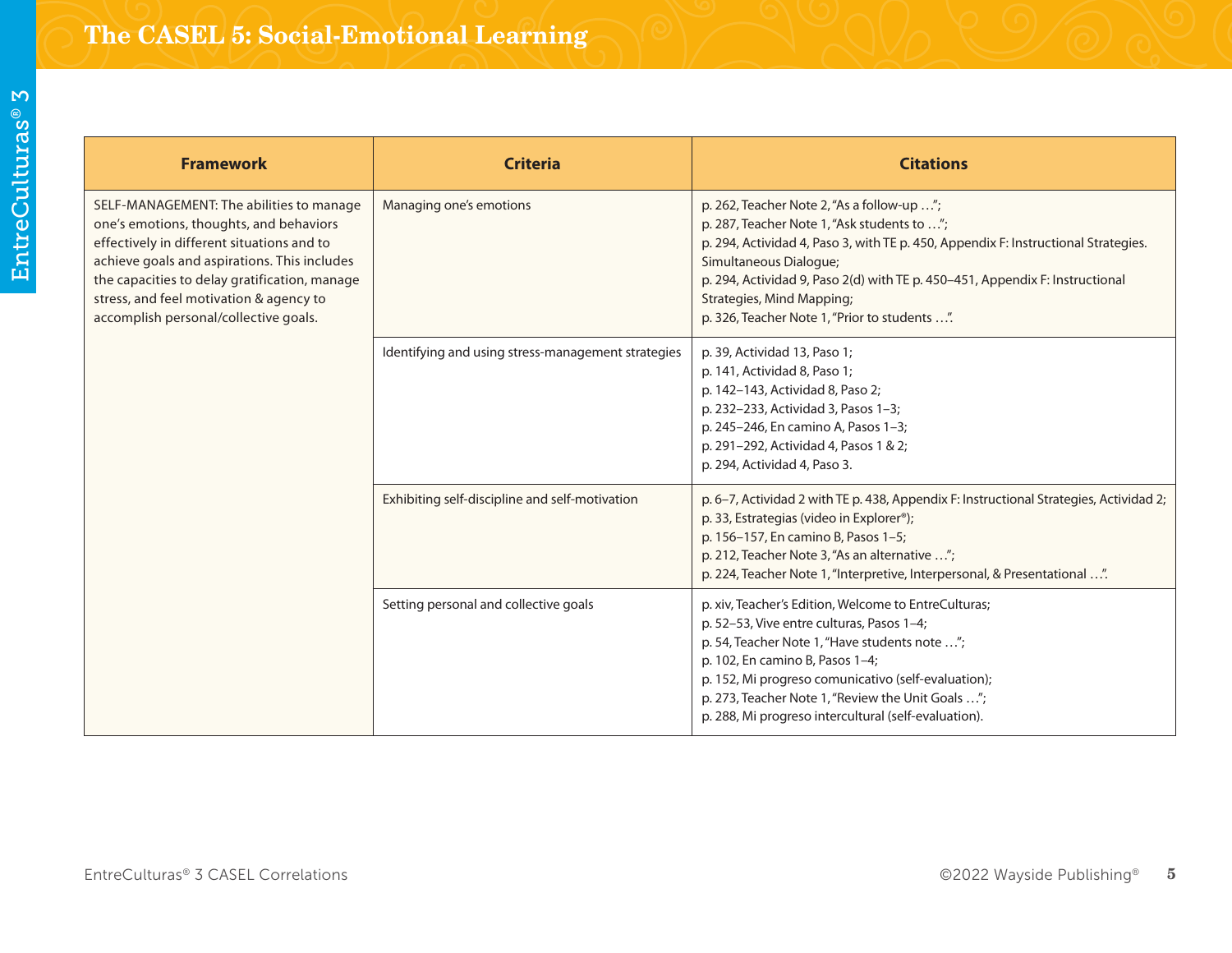| <b>Framework</b>                                                                                                                                                                                                                                                              | <b>Criteria</b>                              | <b>Citations</b>                                                                                                                                                                                                         |
|-------------------------------------------------------------------------------------------------------------------------------------------------------------------------------------------------------------------------------------------------------------------------------|----------------------------------------------|--------------------------------------------------------------------------------------------------------------------------------------------------------------------------------------------------------------------------|
| SELF-MANAGEMENT: The abilities to manage<br>one's emotions, thoughts, and behaviors<br>effectively in different situations and to<br>achieve goals and aspirations. This includes<br>the capacities to delay gratification, manage<br>stress, and feel motivation & agency to | Using planning and organizational skills     | p. 47, En camino B, Pasos $1-3$ ;<br>p. 102, En camino B, Pasos 1-4;<br>p. 156-157, En camino B, Pasos 1-5;<br>p. 193, En camino A, Pasos 1-5;<br>p. 265-266, En camino B, Pasos 1-3;<br>p. 321, En camino B, Pasos 1-3. |
| accomplish personal/collective goals.                                                                                                                                                                                                                                         | Showing the courage to take initiative       | p. 156-157, En camino B, Pasos 1-5;<br>p. 222-223, Actividad Preliminar, Pasos 1-3;<br>p. 245-246, En camino A, Pasos 1-3;<br>p. 291-292, Actividad 4, Pasos 1 & 2;<br>p. 294-297, Actividad 5, Pasos 1-4.               |
|                                                                                                                                                                                                                                                                               | Demonstrating personal and collective agency | p. 39, Actividad 13, Paso 1;<br>p. 86–87, En camino A, Pasos 1–4;<br>p. 102, En camino B, Pasos 1-4;<br>p. 245-246, En camino A, Pasos 1-3;<br>p. 265-266, En camino B, Pasos 1-3.                                       |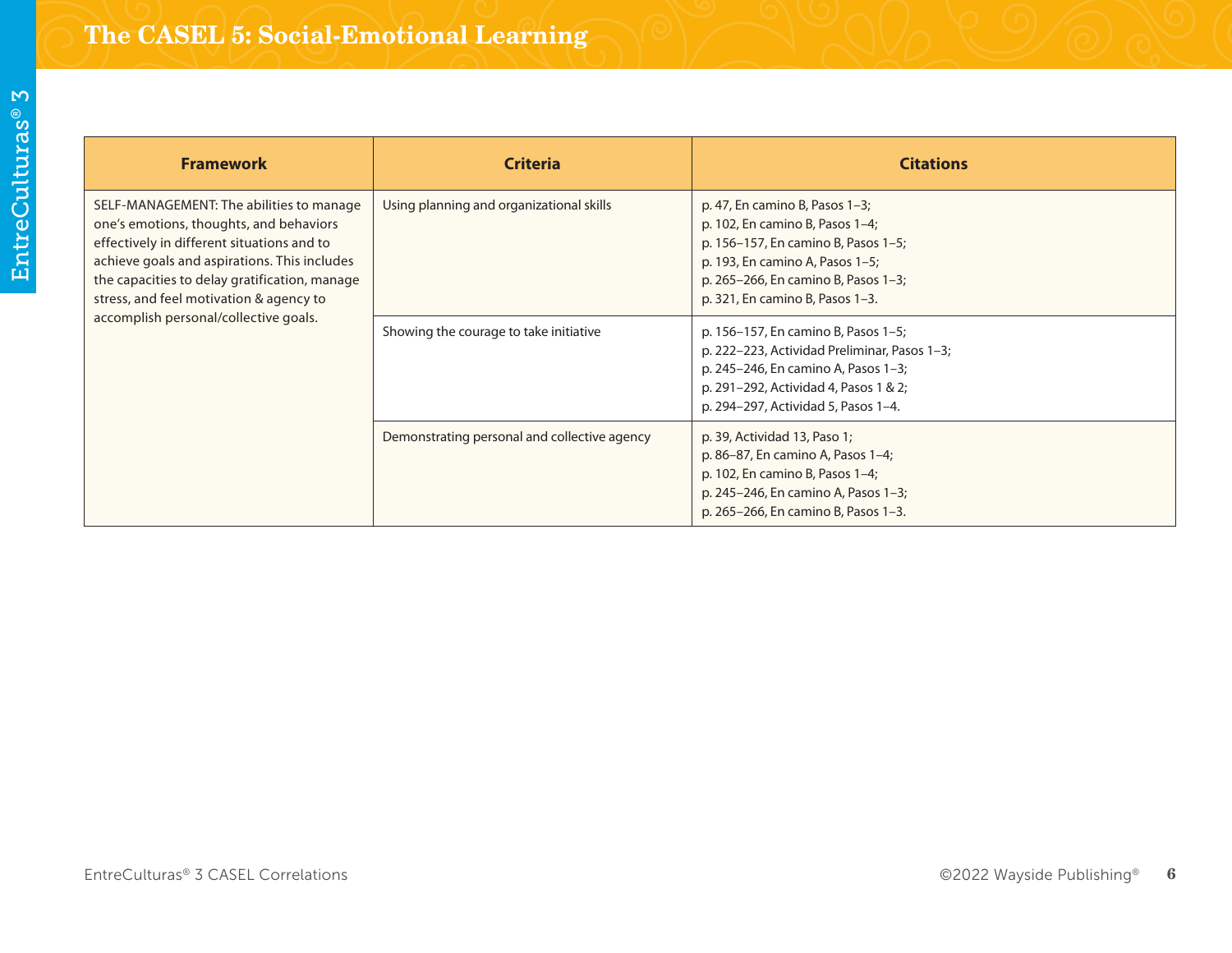| <b>Framework</b>                                                                                                                                                                                                                                                                                                                                                                                           | <b>Criteria</b>                            | <b>Citations</b>                                                                                                                                                                                                                                                                                                                     |
|------------------------------------------------------------------------------------------------------------------------------------------------------------------------------------------------------------------------------------------------------------------------------------------------------------------------------------------------------------------------------------------------------------|--------------------------------------------|--------------------------------------------------------------------------------------------------------------------------------------------------------------------------------------------------------------------------------------------------------------------------------------------------------------------------------------|
| SOCIAL AWARENESS: The abilities to<br>understand the perspectives of and<br>empathize with others, including those<br>from diverse backgrounds, cultures, &<br>contexts. This includes the capacities to feel<br>compassion for others, understand broader<br>historical and social norms for behavior in<br>different settings, and recognize family,<br>school, and community resources and<br>supports. | Taking others' perspectives                | p. 11, Enfoque cultural: Conexiones (forum in Explorer®);<br>p. 61, Teacher Note 1, "Before students read ";<br>p. 176, Teacher Note 3, "Remember that all ";<br>p. 252, Actividad 7, Paso 4;<br>p. 281, Teacher Note 2, "Before students read ";<br>p. 281, Mi progreso intercultural (self-evaluation).                            |
|                                                                                                                                                                                                                                                                                                                                                                                                            | Recognizing strengths in others            | p. 33, Actividad 11, Paso 2;<br>p. 47, Teacher Note 3, "Have students prepare ";<br>p. 157, Mi progreso comunicativo (self-evaluation);<br>p. 316-317, Actividad 10, Pasos 2-4;<br>p. 314, Teacher Note 1, "Have students use ".                                                                                                     |
|                                                                                                                                                                                                                                                                                                                                                                                                            | Demonstrating empathy and compassion       | p. xvii-xix, Teacher's Edition, Approaches to Teaching;<br>p. 29, En camino A, Pasos 1-4;<br>p. 42, Actividad 14;<br>p. 39-40, Actividad 13, Pasos 1 & 2;<br>p. 41, Mi progreso comunicativo (self-evaluation);<br>p. 95-97, Actividad 9, Pasos 2-4;<br>p. 307-309, Actividad 8, Pasos 1-3;<br>p. 310-313, Actividad 9, Pasos 1 & 2. |
|                                                                                                                                                                                                                                                                                                                                                                                                            | Showing concern for the feelings of others | p. 13, Actividad 7, Paso 1;<br>p. 142-143, Actividad 8, Paso 2;<br>p. 304, Actividad 7, Paso 2;<br>p. 314-317, Actividad 10, Pasos 1 & 2;<br>p. 317, Mi progreso intercultural (self-evaluation);<br>p. 318-320, Actividad 1, Pasos 1-3;<br>p. 321, En camino B, Pasos 1-3.                                                          |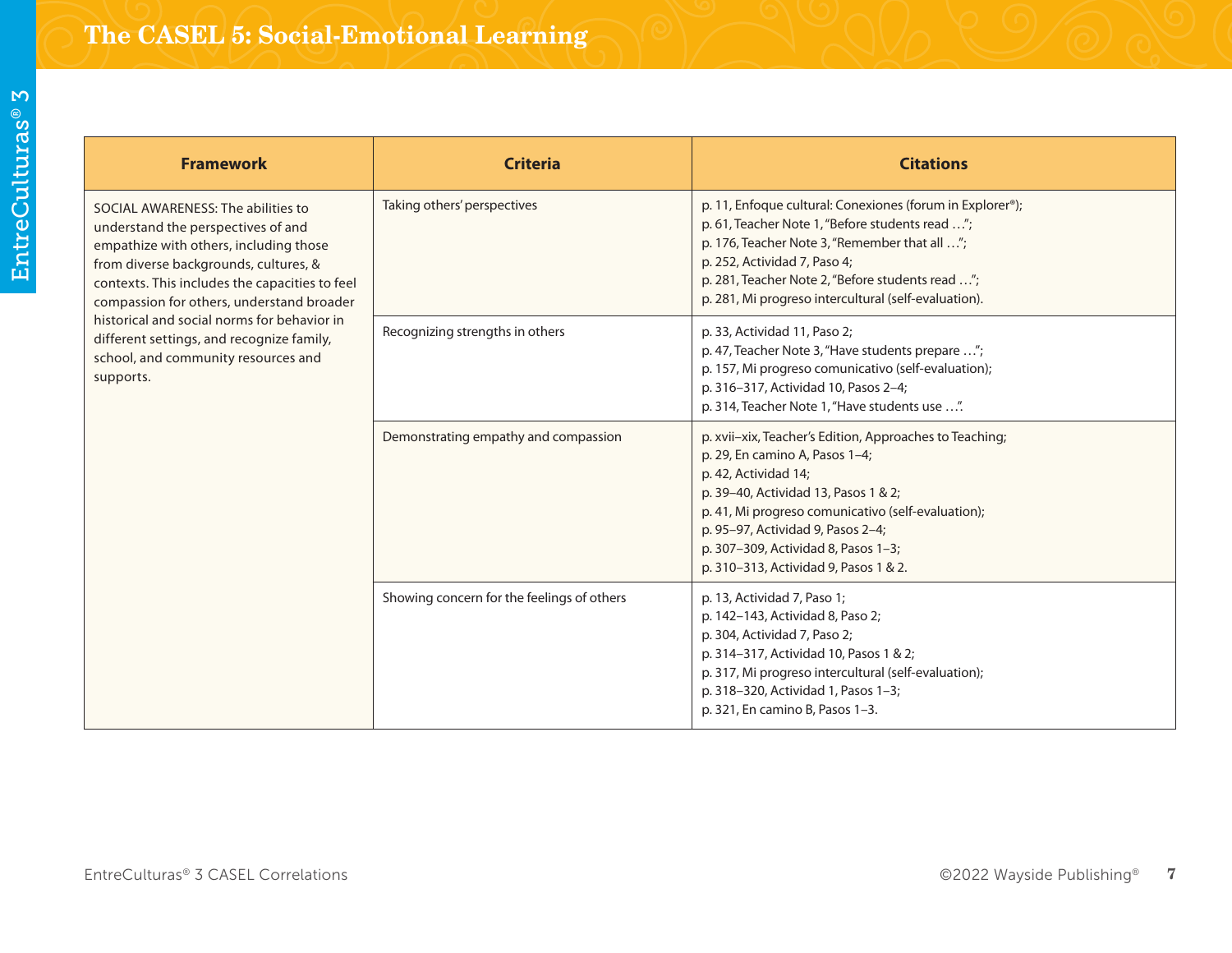| <b>Framework</b>                                                                                                                                                                                                                                                                                                                                                                                           | <b>Criteria</b>                                                       | <b>Citations</b>                                                                                                                                                                                                                                                      |
|------------------------------------------------------------------------------------------------------------------------------------------------------------------------------------------------------------------------------------------------------------------------------------------------------------------------------------------------------------------------------------------------------------|-----------------------------------------------------------------------|-----------------------------------------------------------------------------------------------------------------------------------------------------------------------------------------------------------------------------------------------------------------------|
| SOCIAL AWARENESS: The abilities to<br>understand the perspectives of and<br>empathize with others, including those<br>from diverse backgrounds, cultures, &<br>contexts. This includes the capacities to feel<br>compassion for others, understand broader<br>historical and social norms for behavior in<br>different settings, and recognize family,<br>school, and community resources and<br>supports. | Understanding and expressing gratitude                                | p. 95, Actividad 9, Paso 2;<br>p. 206, Actividad 10, Paso 2;<br>p. 246, En camino A, Paso 3;<br>p. 278, Enfoque cultural: Conexiones (forum in Explorer®);<br>p. 297, Actividad 5, Paso 4.                                                                            |
|                                                                                                                                                                                                                                                                                                                                                                                                            | Identifying diverse social norms, including unjust<br>ones            | p. xxiv, Teacher's Edition, Heritage Learners;<br>p. 38, Teacher Note 2, "Give the groups ";<br>p. 54, Teacher Note 2, "Share with students ";<br>p. 60, Actividad 1, Paso 1;<br>p. 62, Actividad 4, Paso 4;<br>p. 308, Actividad 8, Paso 2.                          |
|                                                                                                                                                                                                                                                                                                                                                                                                            | Recognizing situational demands and opportunities                     | p. 48, Teacher Note 2, "Verb charts in ";<br>p. 52-53, Vive entre culturas, Pasos 1-4;<br>p. 119, Actividad 2, Paso 4;<br>p. 121, Mi progreso intercultural (self-evaluation);<br>p. 250-253, Actividad 7, Pasos 1-4;<br>p. 326-327, Vive entre culturas, Pasos 1-3.  |
|                                                                                                                                                                                                                                                                                                                                                                                                            | Understanding the influences of organizations/<br>systems on behavior | p. 47, Teacher Note 3, "Paso 3: Have students prepare ";<br>p. 106, Teacher Note 2, "Have students note ";<br>p. 188, Teacher Note 7, "Have students review ";<br>p. 218, Teacher Note 1, "Have students examine ";<br>p. 321, Teacher Note 1, "Give students time ". |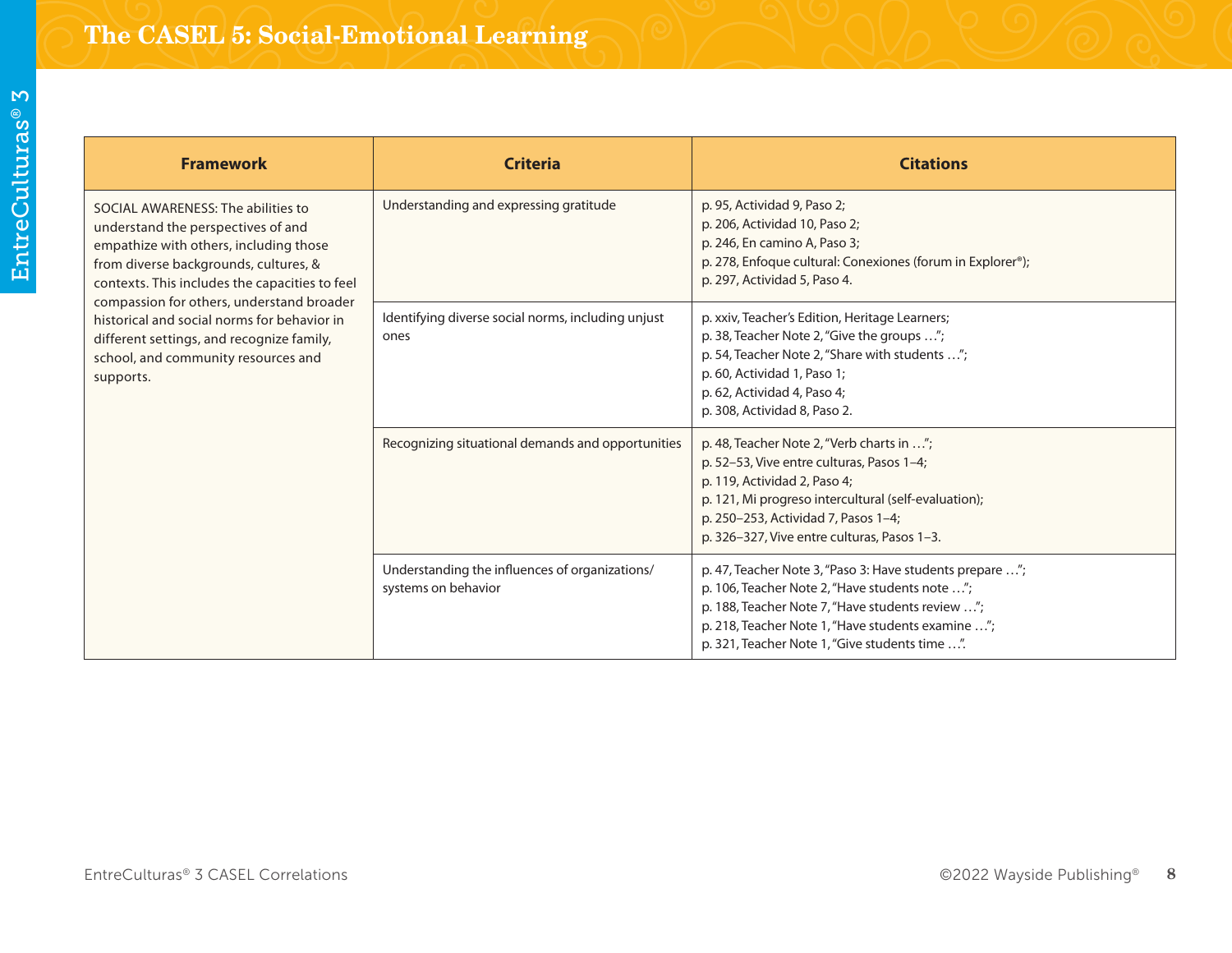| <b>Framework</b>                                                                                                                                                                                                                                                                                                                                                                                                                                                                                                          | <b>Criteria</b>                                          | <b>Citations</b>                                                                                                                                                                                                                                                                                                                                                                         |
|---------------------------------------------------------------------------------------------------------------------------------------------------------------------------------------------------------------------------------------------------------------------------------------------------------------------------------------------------------------------------------------------------------------------------------------------------------------------------------------------------------------------------|----------------------------------------------------------|------------------------------------------------------------------------------------------------------------------------------------------------------------------------------------------------------------------------------------------------------------------------------------------------------------------------------------------------------------------------------------------|
| <b>RELATIONSHIP SKILLS: The abilities to</b><br>establish and maintain healthy and<br>supportive relationships and to effectively<br>navigate settings with diverse individuals<br>and groups. This includes the capacities<br>to communicate clearly, listen actively,<br>cooperate, work collaboratively to problem<br>solve and negotiate conflict constructively,<br>navigate settings with differing social and<br>cultural demands and opportunities, provide<br>leadership, and seek or offer help when<br>needed. | Communicating effectively                                | p. 7, Actividad 3;<br>p. 58, Actividad Preliminar, Pasos 1 & 2;<br>p. 115, Mi progreso comunicativo (self-evaluation);<br>p. 122, Observa, Paso 3;<br>p. 201, Actividad 8, Paso 2;<br>p. 244, Actividad 6, Pasos 2 & 3;<br>p. 244, Mi progreso comunicativo (self-evaluation).                                                                                                           |
|                                                                                                                                                                                                                                                                                                                                                                                                                                                                                                                           | Developing positive relationships                        | p. 38, Actividad 12, Paso 1;<br>p. 60, Actividad 1, Paso 1;<br>p. 77, Reflexión intercultural (forum in Explorer®);<br>p. 142, Actividad 8, Paso 2;<br>p. 156-157, En camino B, Pasos 1-5;<br>p. 157, Mi progreso comunicativo (self-evaluation);<br>p. 170, Actividad 1, Paso 2.                                                                                                        |
|                                                                                                                                                                                                                                                                                                                                                                                                                                                                                                                           | Demonstrating cultural competency                        | p. 4-5, Enfoque Intercultural: Conexiones (forum in Explorer®);<br>p. 116, Enfoque cultural: Conexiones (forum in Explorer®);<br>p. 203, Enfoque cultural: Conexiones (forum in Explorer®);<br>p. 220-221, Enfoque Intercultural: Conexiones (forum in Explorer®);<br>p. 228, Mi progreso intercultural (self-evaluation);<br>p. 278, Enfoque cultural: Conexiones (forum in Explorer®). |
|                                                                                                                                                                                                                                                                                                                                                                                                                                                                                                                           | Practicing teamwork and collaborative<br>problem-solving | p. 146, Teacher Note 3, "Interpretive, Interpersonal, & Presentational ";<br>p. 157, Mi progreso comunicativo (self-evaluation);<br>p. 296-297, Actividad 5, Pasos 3 & 4;<br>p. 299, Actividad 6, Paso 2;<br>p. 450, Actividad 5, Pasos 1 & 2.                                                                                                                                           |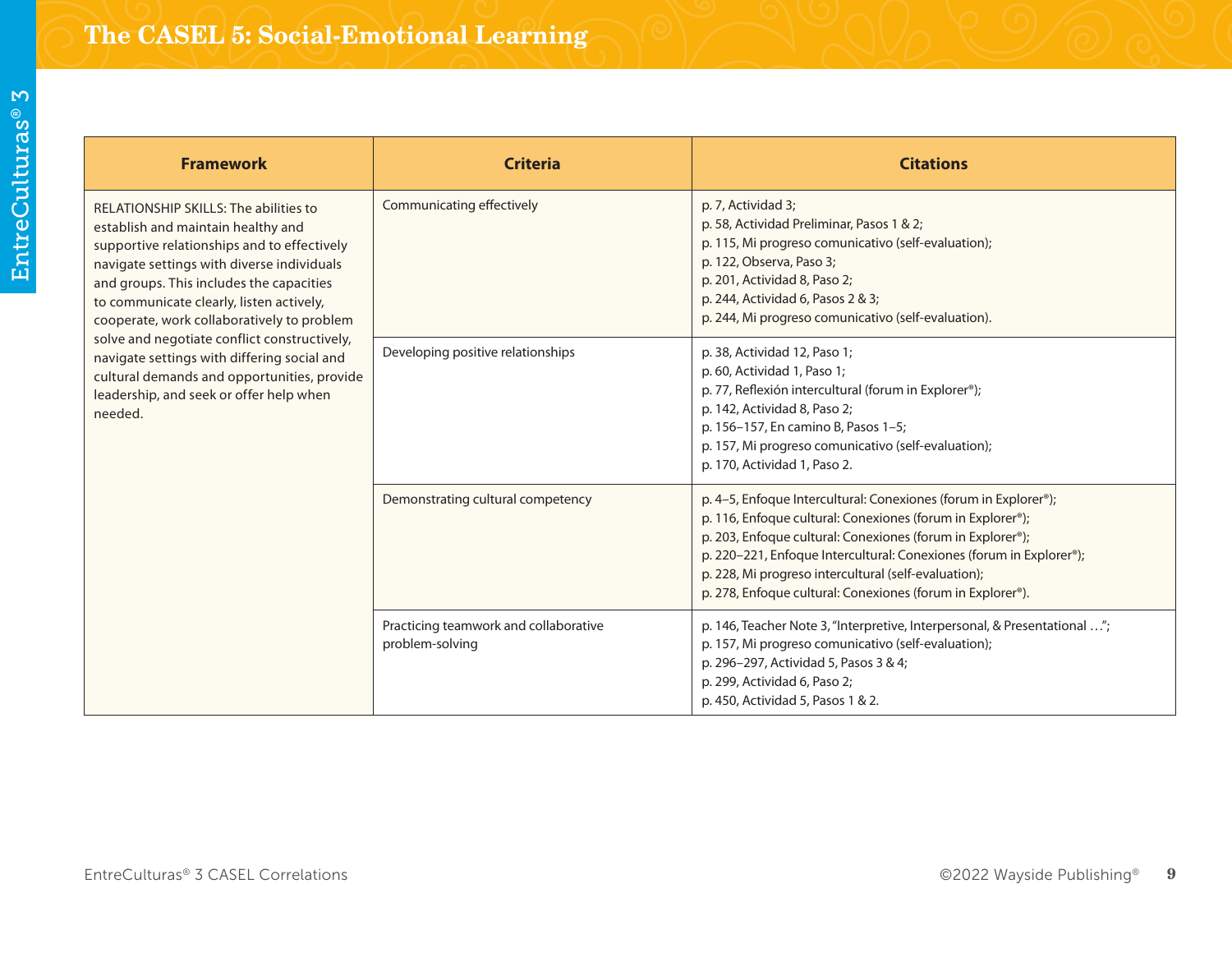| <b>Framework</b>                                                                                                                                                                                                                                                                                                                                                                                                                                                                                                   | <b>Criteria</b>                                  | <b>Citations</b>                                                                                                                                                                                                                                                                                                      |
|--------------------------------------------------------------------------------------------------------------------------------------------------------------------------------------------------------------------------------------------------------------------------------------------------------------------------------------------------------------------------------------------------------------------------------------------------------------------------------------------------------------------|--------------------------------------------------|-----------------------------------------------------------------------------------------------------------------------------------------------------------------------------------------------------------------------------------------------------------------------------------------------------------------------|
| RELATIONSHIP SKILLS: The abilities to<br>establish and maintain healthy and<br>supportive relationships and to effectively<br>navigate settings with diverse individuals<br>and groups. This includes the capacities<br>to communicate clearly, listen actively,<br>cooperate, work collaboratively to problem<br>solve and negotiate conflict constructively,<br>navigate settings with differing social and<br>cultural demands and opportunities, provide<br>leadership, and seek or offer help when<br>needed. | Resolving conflicts constructively               | p. 291, Actividad 4, Paso 1;<br>p. 292, Actividad 4, Paso 2;<br>p. 294, Actividad 4, Paso 3;<br>p. 294, Mi progreso comunicativo (self-evaluation);<br>p. 294, Teacher Note 2, "Have students jot ".                                                                                                                  |
|                                                                                                                                                                                                                                                                                                                                                                                                                                                                                                                    | Resisting negative social pressure               | p. xxiv, Teacher's Edition, Heritage Learners;<br>p. 38, Teacher Note 2, "Give the groups ";<br>p. 54, Teacher Note 2, "Share with students ";<br>p. 60, Actividad 1, Paso 1;<br>p. 62, Actividad 4, Paso 4;<br>p. 308, Actividad 8, Paso 2.                                                                          |
|                                                                                                                                                                                                                                                                                                                                                                                                                                                                                                                    | Showing leadership in groups                     | p. 27, Actividad 10, Paso 2;<br>p. 33, Actividad 11, Paso 2;<br>p. 262, Actividad 10, Paso 1;<br>p. 308, Actividad 8, Paso 1;<br>p. 309, Actividad 8, Paso 3.                                                                                                                                                         |
|                                                                                                                                                                                                                                                                                                                                                                                                                                                                                                                    | Seeking or offering support and help when needed | p. 7, Actividad 4;<br>p. 33, Actividad 11, Paso 2;<br>p. 45, Actividad 15, Paso 2;<br>p. 96, Actividad 9, Paso 2;<br>p. 102, En camino B, Paso 3;<br>p. 157, En camino B, Paso 4.                                                                                                                                     |
|                                                                                                                                                                                                                                                                                                                                                                                                                                                                                                                    | Standing up for the rights of others             | p. 95-96, Actividad 9, Paso 2;<br>p. 276, Actividad Preliminar;<br>p. 281, Mi progreso intercultural (self-evaluation);<br>p. 282, Observa, Paso 1;<br>p. 284-285, Actividad 22, Pasos 1 & 2;<br>p. 286, Actividad 22, Paso 3;<br>p. 287, Mi progreso comunicativo (self-evaluation);<br>p. 295, Actividad 5, Paso 2. |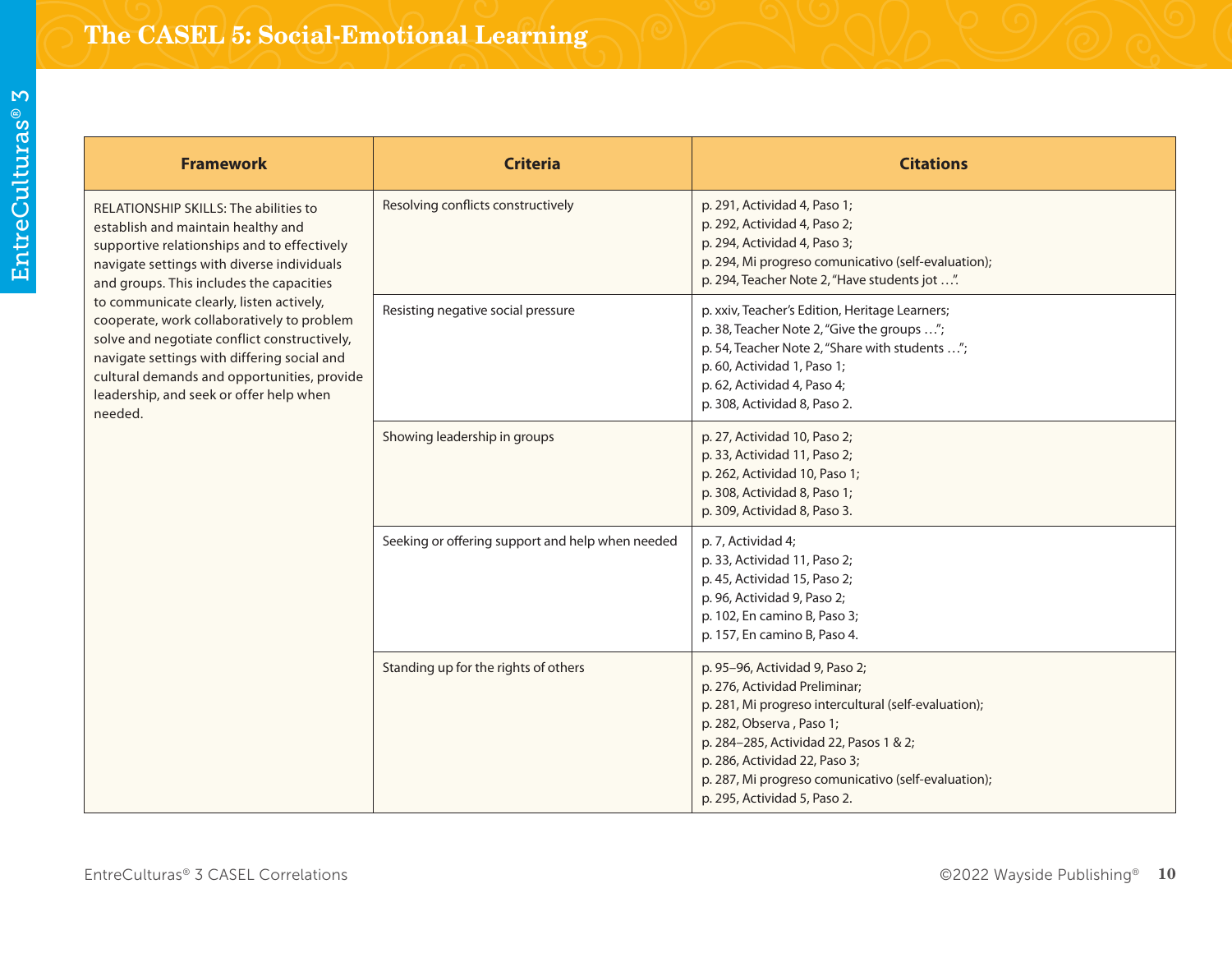| <b>Framework</b>                                                                                                                                                                                                                                                                                                                                                                        | <b>Criteria</b>                                                                        | <b>Citations</b>                                                                                                                                                                                                                                                                                                |
|-----------------------------------------------------------------------------------------------------------------------------------------------------------------------------------------------------------------------------------------------------------------------------------------------------------------------------------------------------------------------------------------|----------------------------------------------------------------------------------------|-----------------------------------------------------------------------------------------------------------------------------------------------------------------------------------------------------------------------------------------------------------------------------------------------------------------|
| RESPONSIBLE DECISION-MAKING: The<br>abilities to make caring and constructive<br>choices about personal behavior and social<br>interactions across diverse situations. This<br>includes the capacities to consider ethical<br>standards and safety concerns, and to<br>evaluate the benefits and consequences<br>of various actions for personal, social, and<br>collective well-being. | Demonstrating curiosity and open-mindedness                                            | p. 6, Actividad 1;<br>p. 28, Reflexión intercultural (forum in Explorer®);<br>p. 33, Teacher Note 3, "The topic of ";<br>p. 107, Vive entre culturas, Paso 3;<br>p. 231, Reflexión intercultural (forum in Explorer®);<br>p. 261, Actividad 9, Paso 3.                                                          |
|                                                                                                                                                                                                                                                                                                                                                                                         | Identifying solutions for personal and social<br>problems                              | p. 45, Reflexión intercultural (forum in Explorer®);<br>p. 87, En camino A, Paso 3;<br>p. 170, Actividad 1, Paso 1;<br>p. 233, Actividad 3, Paso 3;<br>p. 276, Actividad Preliminar;<br>p. 291, Actividad 4, Paso 1.                                                                                            |
|                                                                                                                                                                                                                                                                                                                                                                                         | Learning to make a reasoned judgment after<br>analyzing information, data, facts       | p. 38, Teacher Note 2, "Give the groups ";<br>p. 44, Actividad 15, Paso 1;<br>p. 70, Actividad 3, Paso 3;<br>p. 181-184, Actividad 4, Pasos 1-3;<br>p. 295, Actividad 5, Paso 2;<br>p. 308, Actividad 8, Paso 1.                                                                                                |
|                                                                                                                                                                                                                                                                                                                                                                                         | Anticipating and evaluating the consequences                                           | p. 136-137, Actividad 7, Paso 2;<br>p. 279, Actividad 1, Paso 3;<br>p. 279, Teacher Note 1, "Valentina talks about ";<br>p. 282, Observa 1, Paso 2;<br>p. 302, En camino A, Pasos 1-3.                                                                                                                          |
|                                                                                                                                                                                                                                                                                                                                                                                         | Recognizing how critical thinking skills are useful<br>both inside & outside of school | p. 78-79, Actividad 5, Pasos 1-3;<br>p. 130, Teacher Note 1, "Display the photo ";<br>p. 136-137, Actividad 7, Paso 2;<br>p. 139, Actividad 7, Paso 5;<br>p. 220, Teacher Note 3, "Whenever possible have ";<br>p. 308, Teacher Note 2, "Refer students to ";<br>p. 321, Teacher Note 1, "Give students time ". |